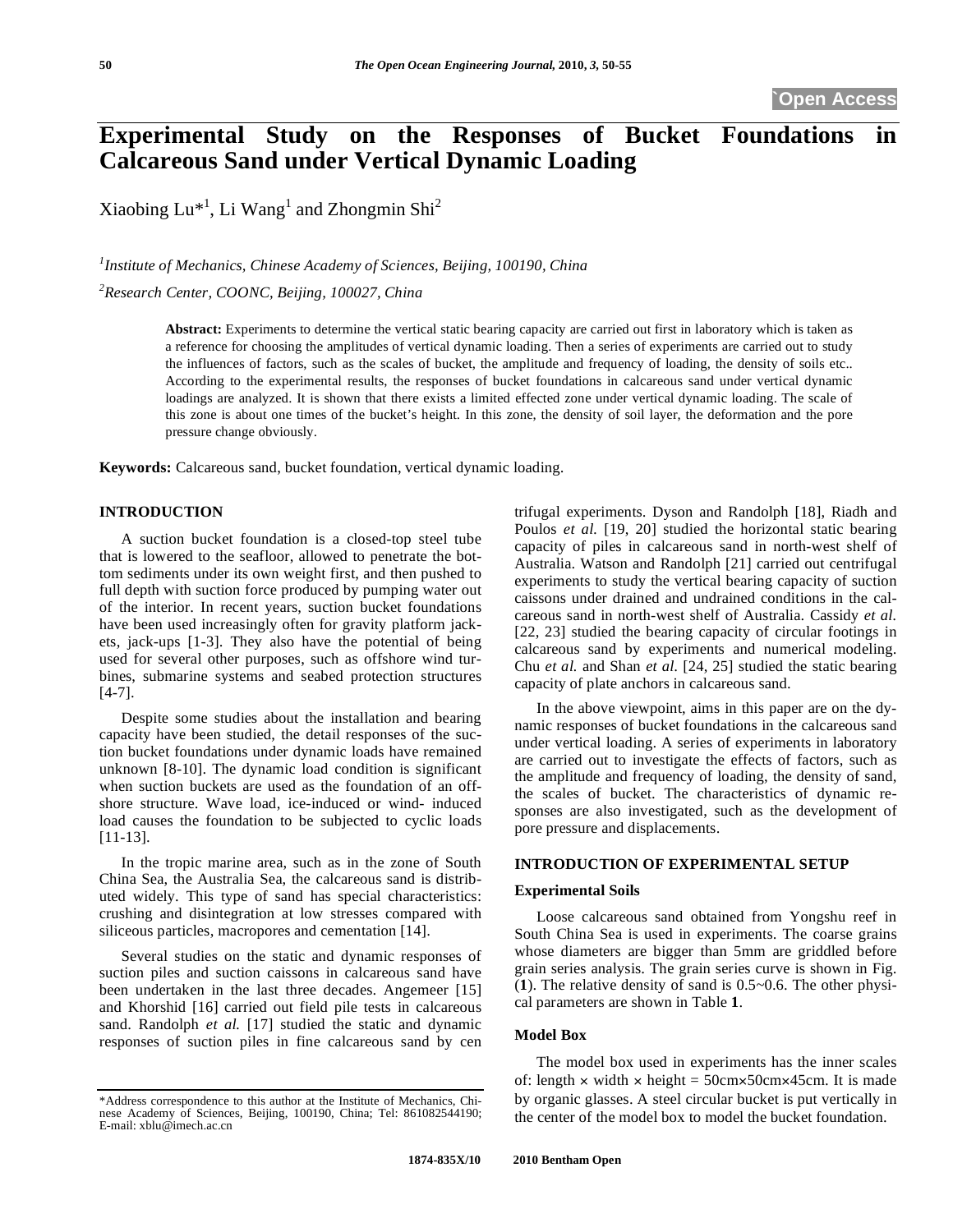

**Fig. (1).** Grain series curve.

**Table 1. Physical Parameters of Calcareous Sand Used in Experiments** 

| C | Ф            | <b>Permeability</b><br>$k$ (cm/s) | <b>D10</b><br>(cm) | <b>D60</b><br>(cm) | $\mathbf{D}_{\rm r}$ |
|---|--------------|-----------------------------------|--------------------|--------------------|----------------------|
| 0 | $47.7^\circ$ | $5 \times 10^{-2}$                | 0.024              | 0.046              | $0.5 -$<br>0.6       |

## **Electro-Hydraulic Service Loading System**

The layout of loading system is shown in Fig. (**2**). The loading system may output force with an amplitude of 0~100kg or output displacement with an amplitude of 0~5cm. The output frequency is 0.1~20Hz. Displacement control mode is used in experiments. The force transducers and pore pressure transducers (PPT) are lay out before the starting of experiments. The counter force of bucket, the displacement of bucket, the pore pressure and vertical displacement of bucket are measured during each experiment.



**Fig. (2).** Sketch of the experimental layout.



**Fig. (3).** Curves of vertical static loading-displacement.

## **The Transducers and Data Acquisition System**

Two force transducers are made by the 701 institute in China and have the measure ranges of 15kg and 80kg, respectively. The PDCR81 type PPTs are made by Druck Co. in English and have a diameter of 0.64cm and a length of 1.14cm. The measure ranges are 14kPa, 7.5kPa, respectively. All PPTs were saturated in a vacuum environment and demarcated before each experiment. The data acquisition system (USB2005 16 bit) is made by ALTAI Co. in China, the sampling frequency is10kHz.

#### **Preparation of Sand Layer and Experimental Steps**

## *(1) Sand Foundation Preparation*

The sample with a height of 27cm high and a dry density of  $1.260$ g/cm<sup>3</sup> is compacted by 9 layers. The model bucket is pressed into the sample and the PPTs are floated in sand sample. The top of the bucket is at the same level of the sand layer surface. After finishing the preparing of sample, it is saturated by filling water from the bottom of the model box. In order to assure the percolation of water uniform and prevent piping, a layer of fine sand with a thickness of 1.0 cm is put on the bottom of the model box. There is a layer of permeable cloth over the layer of fine sand. The water pressure method is adopted to saturated the sample because the calcareous sand has a relative big permeability. The saturation degree is over 98% by measuring the pore pressure. The water surface is 2cm over the sand surface after saturation. The sample is lay for 24 hours before loading is applied.

The positions of the PPTs change during experiments, thus the positions are measured after each experiment.

## *(2) Experimental Steps*

• Prepare sand foundation. Turn on the loading system and check transducers.

• Connect the loading head and the bucket by a gimbal which may move vertically.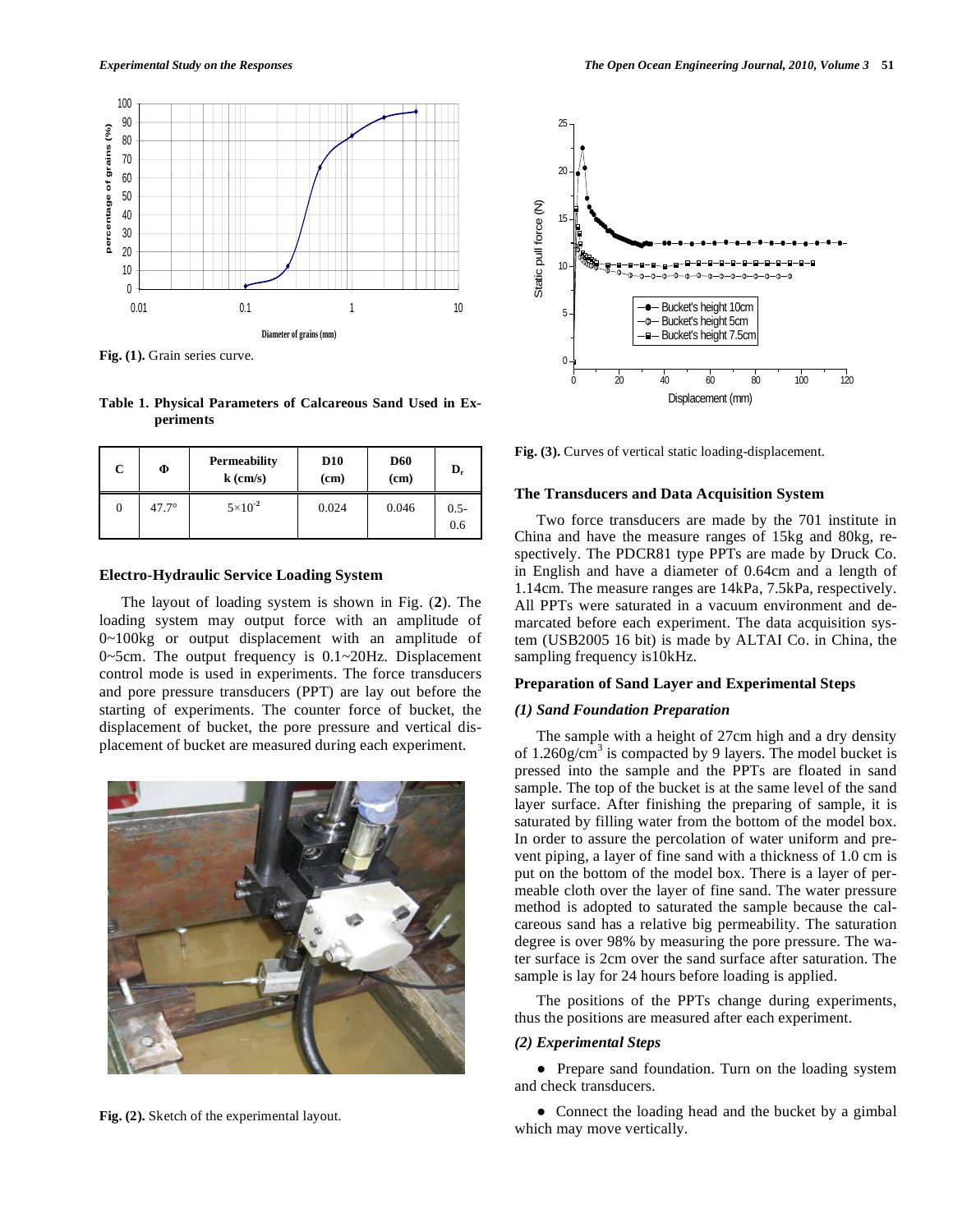

**Fig. (4).** Layout of pore pressure transducers.

 Measure the initial state of bucket and sand foundation (including the position of loading head, depth of water, bucket and sand surface). Turn on the loading system, measure the counter force and vertical displacement of bucket, pore pressure.

• Stop experiments when the vertical displacement of bucket does not develop anymore.

#### **EXPERIMENTAL RESULTS AND ANALYSIS**

## **Vertical Static Bearing Capacity**

Experiments are carried out under different bucket's heights and different loading rates to obtain the static bearing capacity in calcareous sand layer. The values of the static bearing capacities may be a reference for choosing the loading amplitude in the dynamic loading experiments.

Fig. (**3**) shows the relations between the pull force and the displacements under different bucket's heights. Experimental results show. It is shown that with the increase of the bucket's height and the loading rate, the vertical static pull force increases. The reason is that with the increase of the loading rate, the suction force increases, which leads the increase of the pull force. The increase of the bucket's height increases the contacted area between the bucket and the sand layer, thus the pull force increases.

#### **Experiments Under Vertical Dynamic Loading**

The loading frequency is 0.15Hz and the loading amplitude is 0.2cm in the following depiction (but for noting specially)(Here the amplitude means half wave peak).

The model bucket used in experiments has a diameter of 10cm, a height of 7.5cm, a sidewall's thickness of 0.2cm and a top cap's thickness of 1cm. For obtaining the characteristics of pore pressure distribution in horizontal and vertical directions, the layout of PPTs is shown in Fig. (**4**). The PPts are made in Druck co. in England.

#### **Deformation of the Sand Surface**

Experimental results show that there exists a limited effected zone for a given condition (Fig. **5**). A circular effected zone with a diameter about 0.5cm forms several cycles after loading applied. Outside the effected zone, sand layer settles a little. The effected zone expands gradually and the settlement increases under the loading. At last, the limited effected zone has a limited radius about two times the radius of bucket.

The phenomenon may be explained by the fact that under the vertical loading, the sand layer surrounding the bucket settles because of the consolidation by the dissipation of the excess pore pressure. The loading degrades with distance, which leads to the decrease of excess pore pressure with distance from the side wall of the bucket. For a given condition, the responses of sand layer become elastic at some distance away from the side wall of bucket.



**Fig. (5).** A photo 60min after load.



**Fig. (6).** The positions of bucket and soils surface after experiment.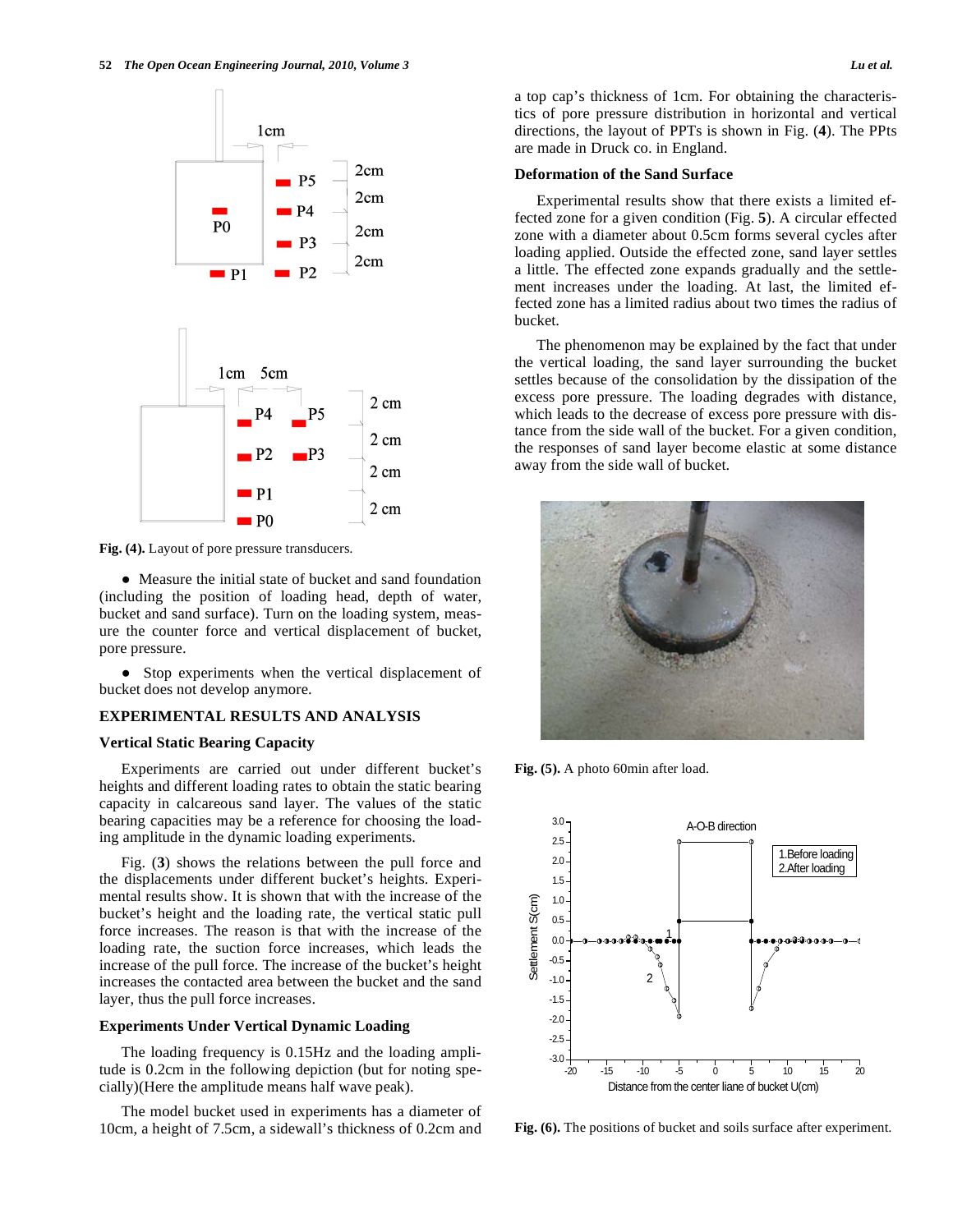

**Fig. (7).** (**a**) Counter force of soil layer initial stage (**b**) Maximum of pressing force (**c**) Maximum of pulling force.

#### **Development of the Counter Force**

Fig. (**7**) shows the development of the bucket's counter force. It is shown that the counter force upwards is less than that downwards. The reason is that under vertical loadings, the upwards counter force is consisted of the friction between the bucket's side wall and the sand layer and suction force, the downwards counter force is consisted of the side friction and the end resistance. The suction force is smaller than the end resistance because the permeability of the calcareous sand is big. The upwards counter force decreases at the first stage and then increases to a steady value.

Because the permeability of the calcareous sand is big, thus the excess pore pressure caused by vertical dynamic loading is small also. the decrease of the sand layer's strength is small. The strength of the sand layer increases with the drainage, thus the side friction and the end resistance increases.

## **Changes of the Sand's Density**

The initial density is  $1.26$  g/cm<sup>3</sup>, while the dry density inner the bucket increases a little after dynamic loading, the value is  $1.288g/cm<sup>3</sup>$  and the dry density below the bucket increases to  $1.305$  g/cm<sup>3</sup>. The density besides the effected zone does not change. Because the dynamic loading causes the excess pore pressure increase, which leads to the decrease of the sand layer's strength and stiffness, thus the sand settles with drainage and the plastic deformation.

## **Development of Excess Pore Pressure**

Fig. (**8**) shows the development of excess pore pressure with time surrounding the bucket. It is shown that the pore pressure increases at the first half an hour. Then the pore pressure becomes stable. The excess pore pressure increases more at the lower part because it drains slower. At the position 5.0cm away from the side wall of the bucket, the excess pore pressure equals zero. In our experiments, the biggest liquefaction index (the ratio of the excess pore pressure to the initial effective stress) is only about 0.2. The reason is the permeability is big and the grains are easy to break up.

#### **Effects of the Loading Amplitude**

In order to investigate the effects of loading amplitudes on the dynamic responses of the bucket and the sand layer, the experiments are carried out under the loading amplitudes of 0.2cm and 0.5cm (the corresponding frequency is 0.15Hz). Fig. **9**(**a**) shows the settlements of the sand layer under different loading amplitudes. It is shown that the radius of effected zone increase from 3cm to 5cm while the amplitudes increase from 0.2cm to 0.5cm. The maximum settlement is near the side wall of bucket. Outside the effected zone, the deformation of sand layer is zero.

### **Effects of the Loading Frequency**

Fig. **9**(**b**) shows the development of the sand layer's settlement under different loading frequencies. It is shown that the radius of the effected zone increase from 3cm to 7cm while the loading frequency increases from 0.1Hz to 1Hz. Nevertheless, the settlement decreases with the increase of loading frequency. The reason is that the loading beard by sand layer increases with the increase of loading frequency, but the drainage decreases with the increase of the loading frequency. Thus, the loading may transfer more distance with the increase of loading frequency.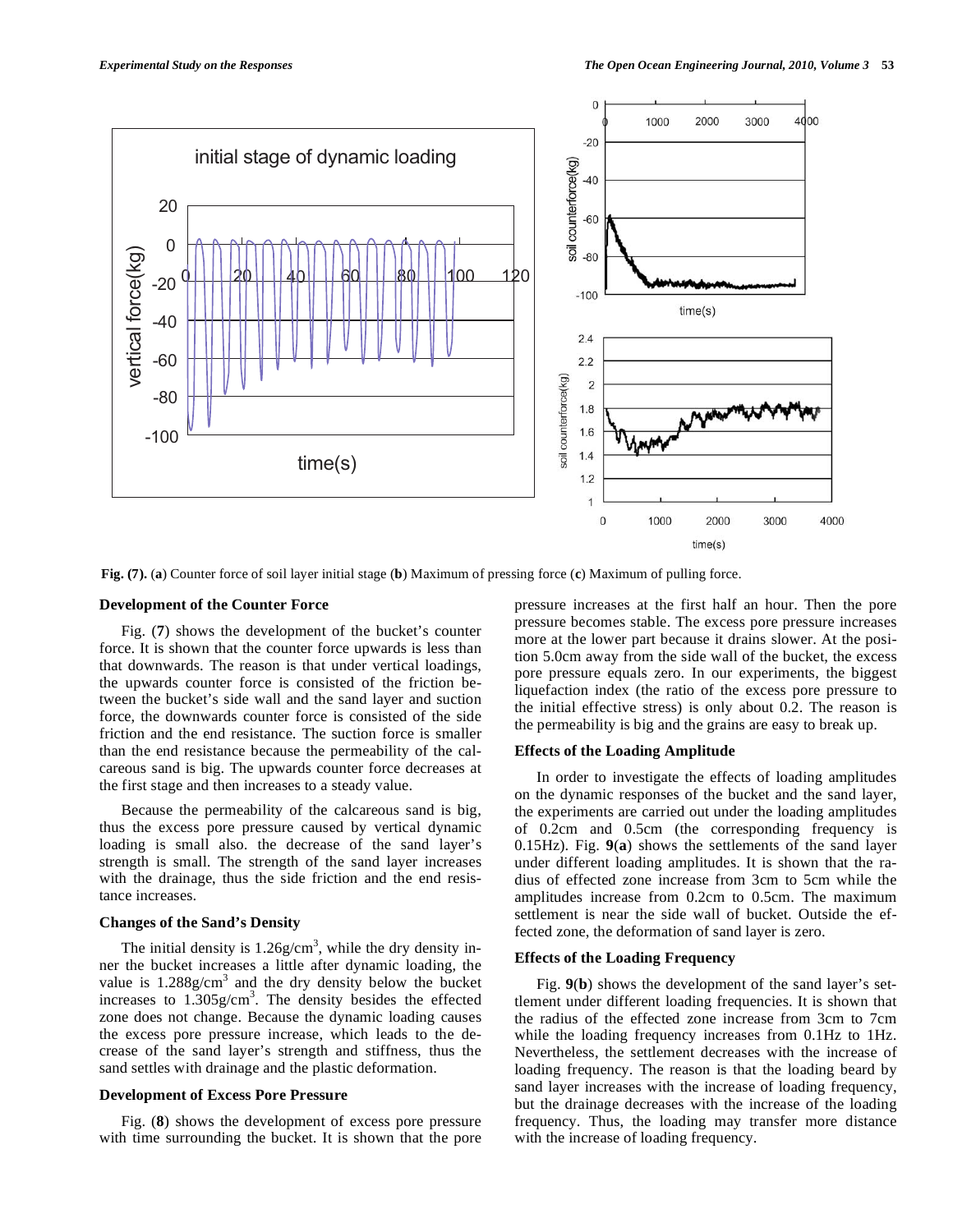

#### **CONCLUSIONS**

Experiments on the vertical static bearing capacity of bucket foundations in calcareous sand have been carried out under different bucket's heights and loading rates. It is shown that the static vertical bearing capacities increase with the increase of loading rate and bucket's height.



**Fig. (9).** The positions of bucket and soil surface after experiments.

The responses of bucket under vertical dynamic loading have been studied experimentally. The effects of some factors have been investigated. It is shown that there exists a limited effected zone under vertical dynamic loading. The effected zone has a diameter of one times of the height of bucket. During dynamic loading, fine grains flow to the surface of sand layer. The counter fore of the bucket first decreases and then increases to a steady value. The density surrounding the bucket increases after experiments. With the increase of loading amplitude and frequency, the responses become more and more obvious.

This paper is supported by National High Technology Research and Development Program of China (863) and National Natural Science Fund (No. 10772182) and Key Program of Chinese Academy of Sciences"KJCX2-YW-L02". Zhao Jing and Wang Ailan take part in all the experiments.

#### **REFERENCES**

[1] E.C. Clukey, M.J. Morrison, and J. Garnieret, "The response of suction caissons in normally consolidated clays to cyclic TLP load